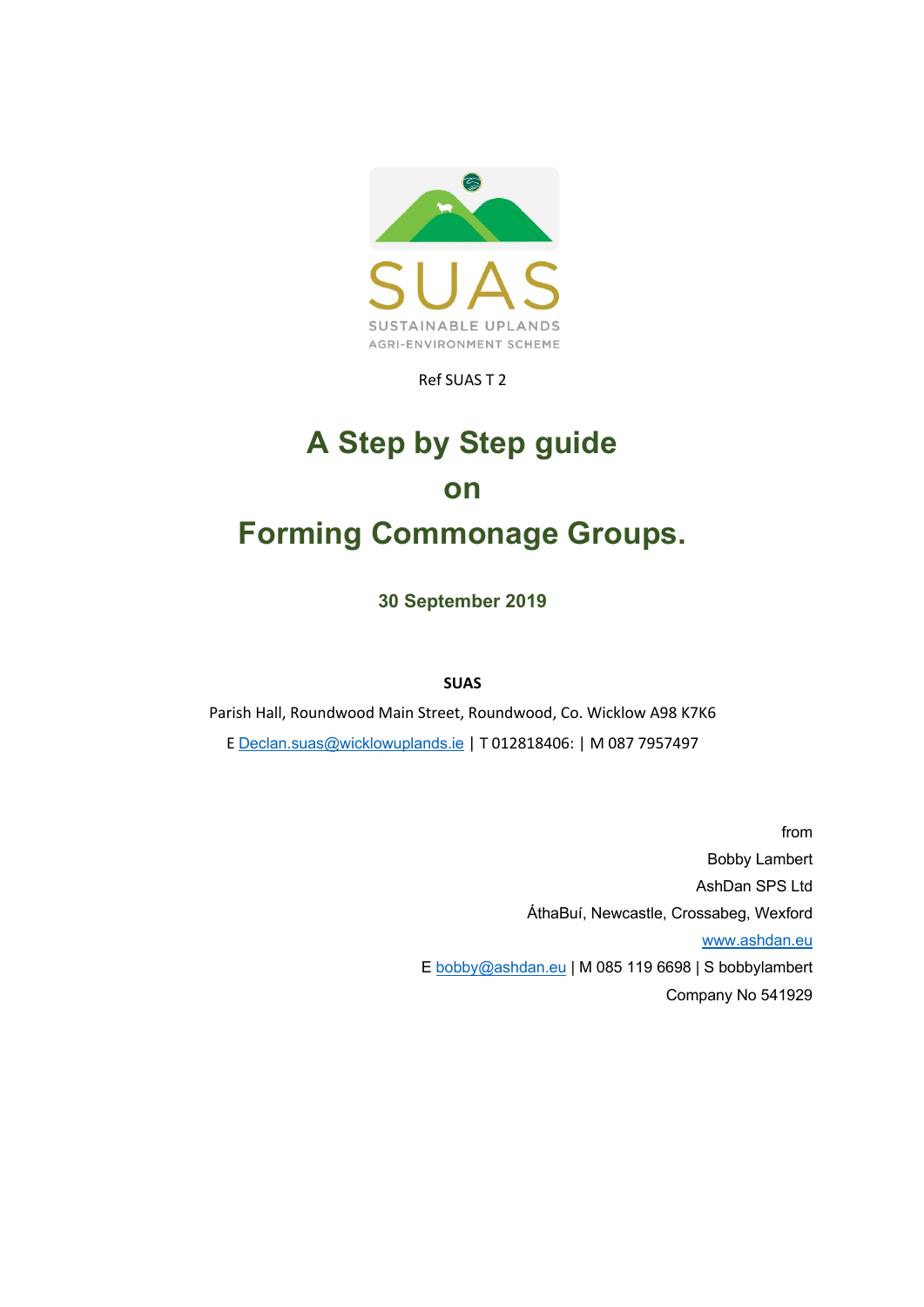#### **Contents**

| 1            |  |
|--------------|--|
| $\mathbf{2}$ |  |
| 3            |  |
| 4            |  |
| 5            |  |
| 6            |  |
| 7            |  |
|              |  |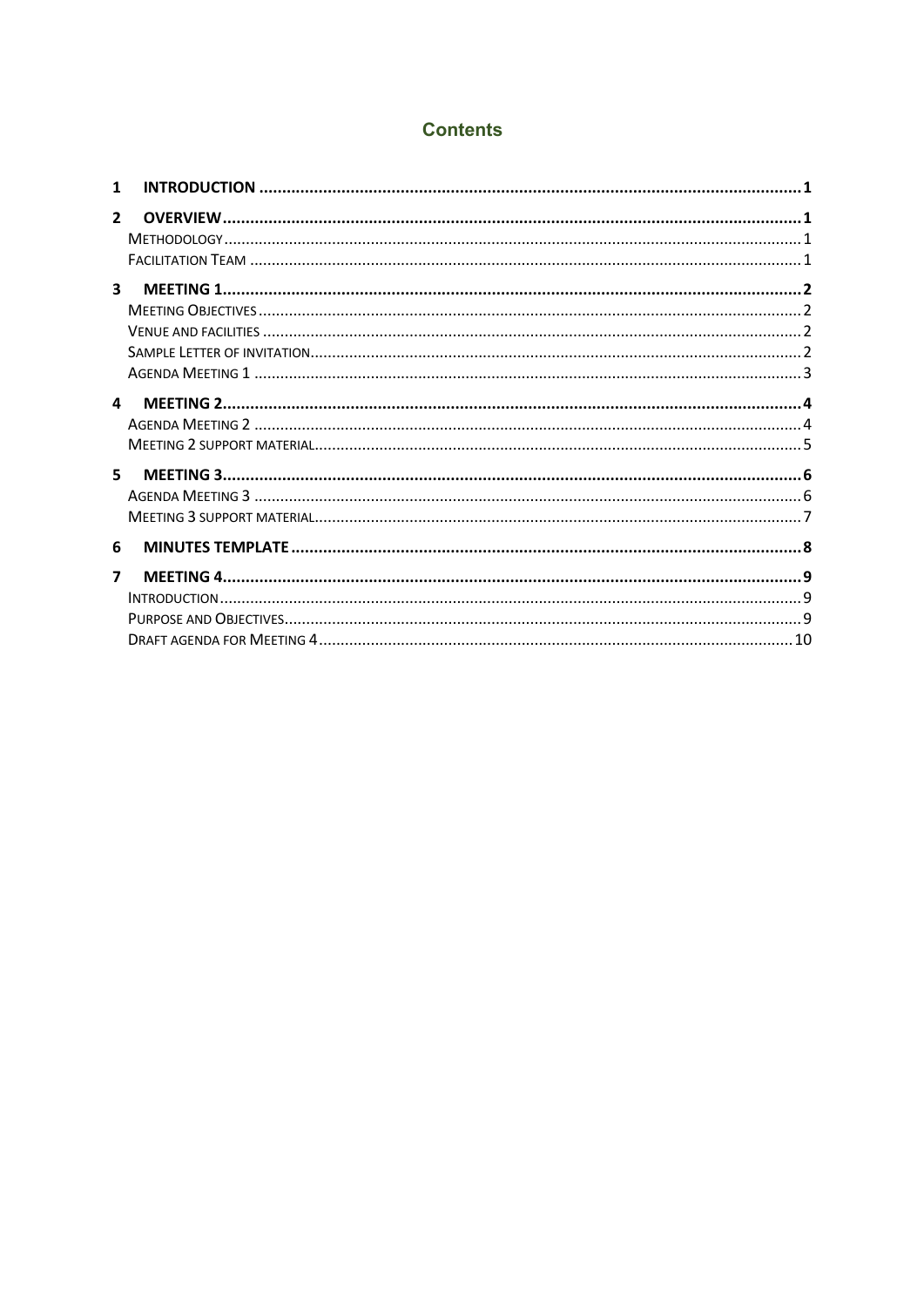# **1 Introduction**

This guide is based on the experience of the SUAS Project to 'develop and evaluate a practical, stakeholder led and bottom up scheme to address the complex agricultural, environmental and socioeconomic challenges associated with the land management of the Wicklow/Dublin uplands.' It has been prepared with a view to being included in the Commonage Management Handbook that will be published at the end of the pilot.

The pilot was conducted in two phases; in the first phase, conducted in 2018, three groups were supported in their development and in the second phase, conducted in 2019, a further four groups were supported.

## **2 Overview**

## *Methodology*

The methodology involves a range of activities, including a series of meetings with the commonage group members.

The facilitation approach is tailored to support the practical stakeholder-led, 'bottom-up' approach of the pilot and to be 'farmer-friendly' in terms of timings and locations.

Key steps in the process include:

- The formation of the group Facilitation Team
- An initial one-day workshop to introduce the process and provide some learning support. This may be done with several groups at the same session (up to approx. 25 people)
- 2 individual sessions with each commonage group (CG) working on group development and the preparation of individual group constitutions
- 1 one-day workshop that may be conducted with several CGs some time after the groups have formed and begun implementation of their plans.

### *Facilitation Team*

In the SUAS Project, the group development process was supported by a Facilitation Team consisting of the project manager and an external facilitator.

The project manager was well known to the groups, by virtue of his Teagasc background, was familiar with the local and technical issues of the commonages and was strongly committed to implementing the project.

The external facilitator brought expertise in facilitation, group formation, organisational development and governance and an independent external perspective, providing a balance to the Teagasc perspective.

The team element was important, partly because of the value of 2 brains and 2 perspectives and partly because of the workload in preparing for, chairing, facilitating, documenting and following up the meetings. The experience in the pilot suggests that 2 people are required to support each meeting (acting as interim chair and secretary). It was notable that, in Phase 2, as the Facilitation Team became more comfortable with the process, there was a smoother flow to the meetings.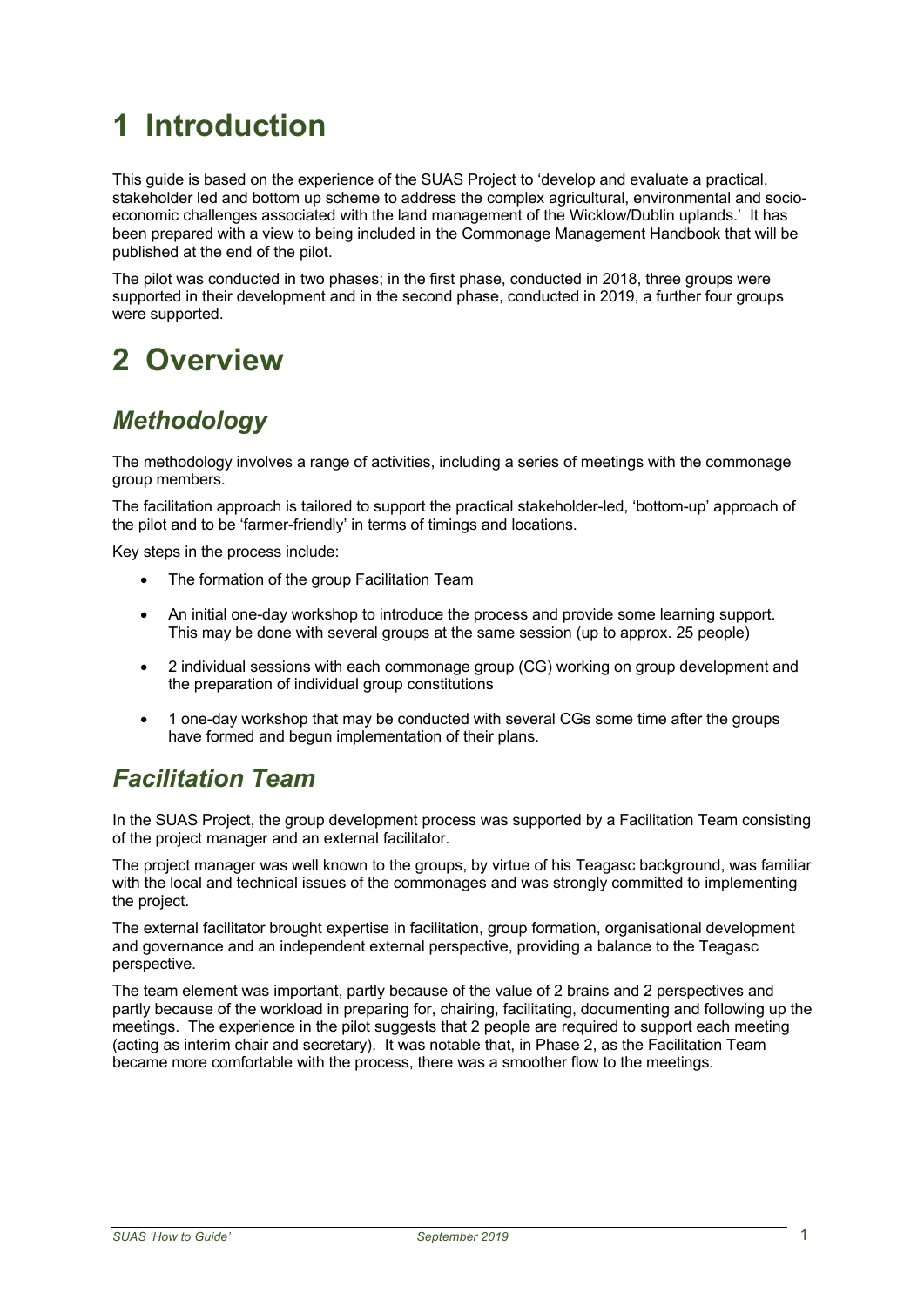This is the initial one-day workshop to introduce the process and provide some learning support.

This may be done with a number of groups at the same session (up to approx. 25 people)

### *Meeting Objectives*

The objectives are that by the end of the first meeting:

- Participants will have a good understanding of the project
- The Facilitation Team will have a good understanding of how to engage with the participants, including their motivation, capacities, issues and concerns
- Agreement will be reached on an action plan to support constitution development and commonage group formation

### *Venue and facilities*

Where possible the venue should be residential and in a secure, quiet out-of-town location.

The workshop room should be a large, quiet, well-ventilated and well-lit room with windows and the following

It should have

- A plenary space sufficient for chairs to be arranged in a semi-circle around a screen / flip-charts, with a table for a data projector and a table for notes, hand-outs and props.
- Work-spaces in room where participants can work in groups of up to 5.
- Posting space for posting flip-charts.

There should be space nearby for refreshments to be served during coffee breaks and lunch should be close to the main room.

### *Sample Letter of invitation*

Below is a sample letter of invitation to the participants of the workshop.

#### *Dear Participant,*

*We are holding our first workshop on InsertDate, InsertTime at the InsertLocationAddress.* 

*The workshop will be run by the Facilitation Team, consisting of InsertName, Project Manager, and InsertName, Faciitator.* 

*The objectives are that by the end of the workshop (Insert Meeting Objectives here, sample below):*

- *Participants will have a good understanding of the project*
- *The Facilitation Team will have a good understanding of how to engage with the participants, including their motivation, capacities, issues and concerns*
- *Agreement will be reached on an action plan to support constitution development and commonage group formation*

*An agenda for the workshop is attached (InsertAgendaHere).*

*Administration details to be inserted here (meals, travel, expenses etc)*

*We look forward to seeing you at the meeting.*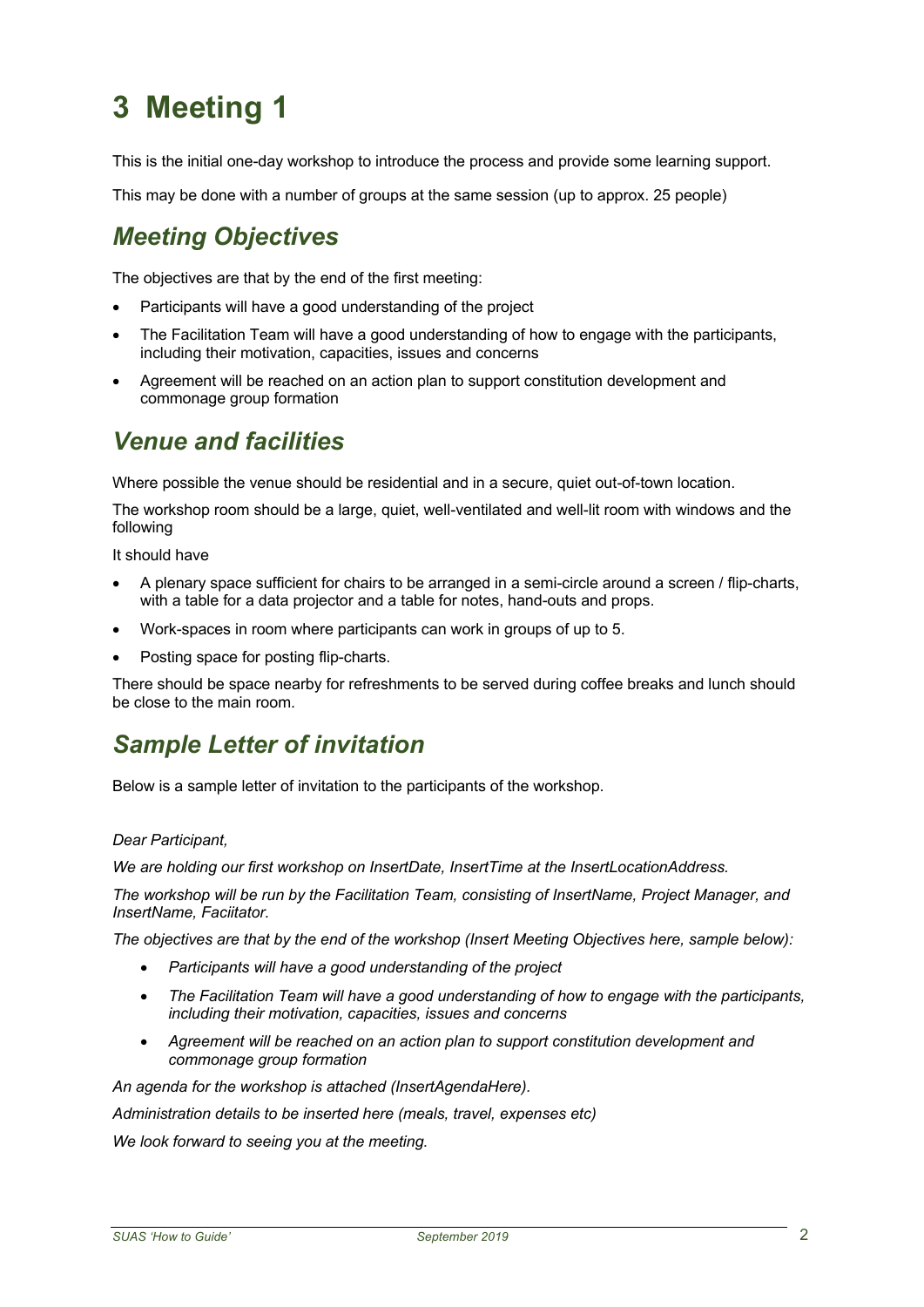## *Agenda Meeting 1*

| <b>Time</b> | <b>Mins</b> | <b>Session</b>                              | <b>Notes</b>                                                                                                                                                                                                                            |
|-------------|-------------|---------------------------------------------|-----------------------------------------------------------------------------------------------------------------------------------------------------------------------------------------------------------------------------------------|
| 09:00       |             | Onsite prep                                 | Workshop Facilitation Team arrives and prepares                                                                                                                                                                                         |
| 10:00       |             | Welcome                                     | Welcome<br>Plan for the day (objectives, timing, ground-rules)                                                                                                                                                                          |
| 10:10       |             | The Project                                 | Presentation by Facilitation Team to give background & key goals, approach<br>(farmer led, support by project), funding, constraints, timing                                                                                            |
| 10:30       |             | <b>Brief Q&amp;A</b>                        | Questions for clarification (detailed discussion later)                                                                                                                                                                                 |
| 11:00       |             | Individual<br>Introductions<br>& Tea/Coffee | Who, Where, Work, Commonage Interest,<br>Why interested in this project, What I can offer, my Concerns<br>Small group (2-3) interview exercise over coffee followed by introductions in<br>plenary (each person introduces a colleague) |
| 11:45       |             | Effective<br>Commonage<br>Groups            | Characteristics of successful groups?<br>Facilitated discussion                                                                                                                                                                         |
| 12:15       |             | Group Exercise<br><b>Briefing</b>           | Group Development Plan: Briefing for exercise with questions of clarification                                                                                                                                                           |
| 12:30       |             | Lunch                                       | Eat, chat, fresh air, phone-calls et                                                                                                                                                                                                    |
| 13:15       |             | Group exercise                              | In each commonage group, a) check where the group is against agreed<br>characteristics and b) agree measures to strengthen & support needed<br>Work in small groups, max size 5 (if large, split into smaller)                          |
| 14:00       |             | Presentation                                | Each group presents its analysis (10' each)<br>Brief discussion and exchange of ideas                                                                                                                                                   |
| 14:50       |             | <b>Stretch break</b>                        |                                                                                                                                                                                                                                         |
| 15:00       |             | <b>Project Action</b><br>Plan               | Present draft action plan & check vs group exercise<br>Discuss, review & agree                                                                                                                                                          |
| 15:45       |             | Evaluation                                  | Evaluation of this meeting (thinking of future meetings): good things to keep,<br>how to make even better, other comments                                                                                                               |
| 15:55       |             | Closing circle                              | One brief closing remark from each participant                                                                                                                                                                                          |
| 16:00       |             | Coffee/Tea                                  | Opportunity for informal group meetings before leaving!                                                                                                                                                                                 |
| 16:30       |             | Depart<br>Debrief                           | Participants depart<br>Facilitation Team debrief on workshop, noting key points emerging                                                                                                                                                |
| 17:30       |             | End                                         |                                                                                                                                                                                                                                         |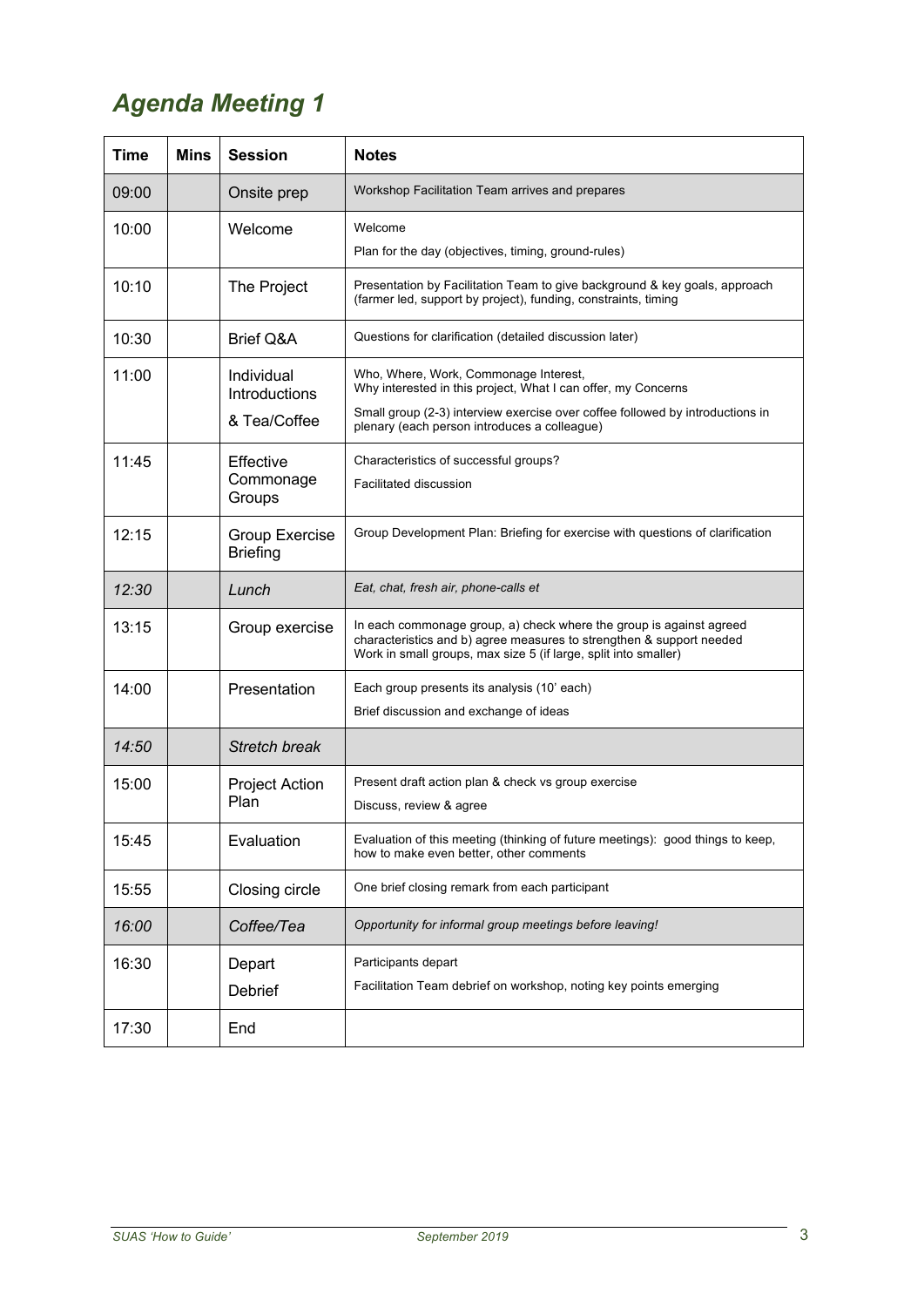This meeting is the first of two individual commonage group (CG) meetings working in detail on group development and the preparation of group constitutions.

## *Agenda Meeting 2*

Below is a sample agenda.

## **Name of Commonage Group Meeting Agenda**

*Date: Time:*

*Location:*

|    | Item                                                                                      | <b>Notes</b> |  |
|----|-------------------------------------------------------------------------------------------|--------------|--|
| 1. | <b>Attendance (List all present):</b>                                                     |              |  |
|    | <b>Apologies:</b>                                                                         |              |  |
|    | Introductions (if needed):                                                                |              |  |
| 2. | <b>Meeting Management</b>                                                                 |              |  |
|    | Agree interim chair (suggest Facilitator) for 1 <sup>st</sup> 2 meetings)                 |              |  |
|    | Review & Approve Minutes of last meeting (briefly review report from previous<br>meeting) |              |  |
|    | Matters arising (items not on agenda below)                                               |              |  |
| 3. | <b>Group Membership and Shares</b>                                                        |              |  |
|    | Confirm for record                                                                        |              |  |
| 4. | Constitution                                                                              |              |  |
|    | Discuss and agree key points (see worksheet constitution template)                        | Circulated   |  |
|    | Agree follow-up action (e.g. draft, circulate and agree at next meeting)                  |              |  |
| 5. | Any other business                                                                        |              |  |
| 6. | Summary of key points and agreed actions                                                  |              |  |
| 7. | <b>Evaluation:</b> This meeting? What worked well, any improvements?                      |              |  |
|    | Our group? What works well, any improvements?                                             |              |  |
| 8. | <b>Next meeting:</b>                                                                      |              |  |
|    | Key items, Date & time                                                                    |              |  |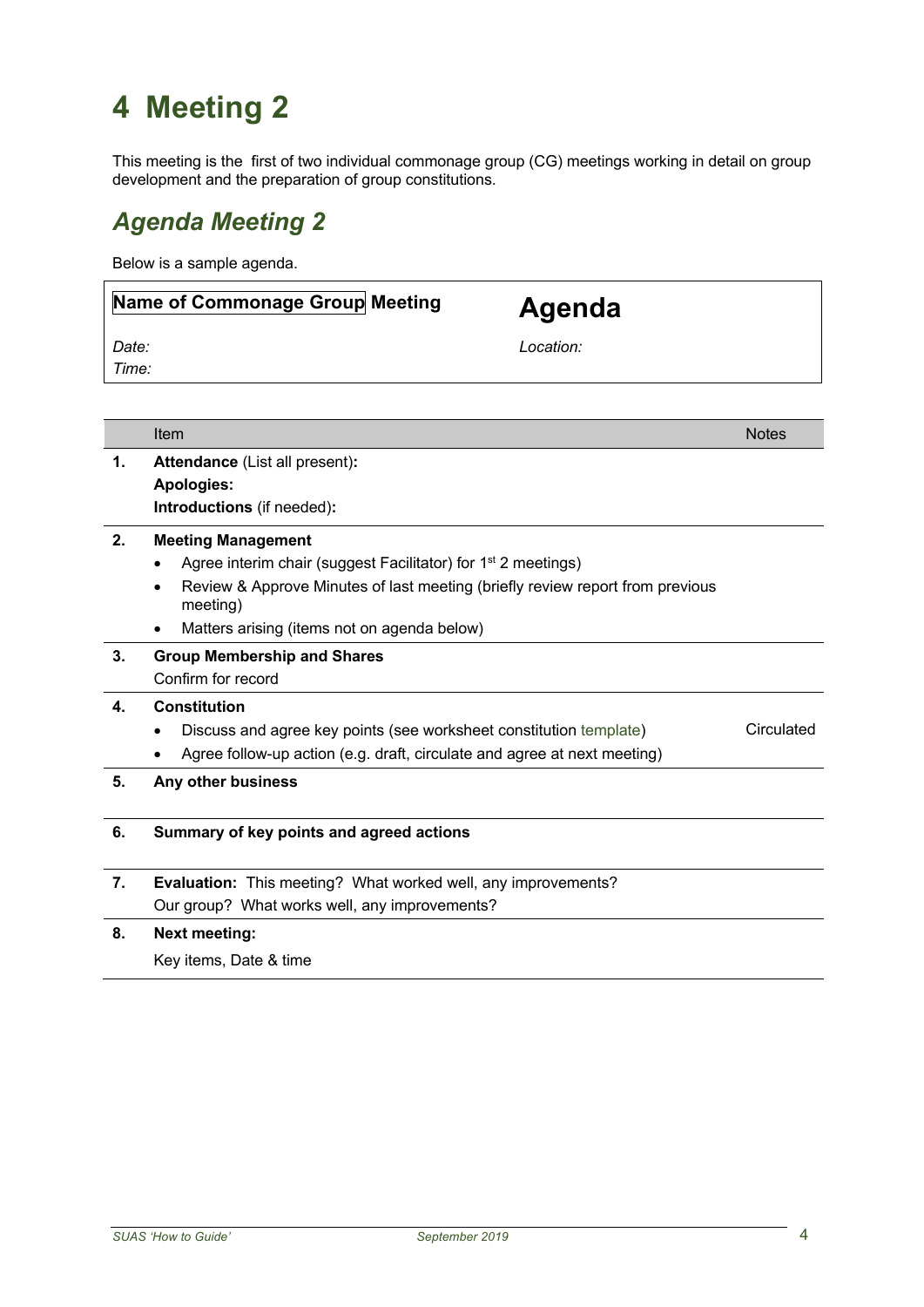## *Meeting 2 support material*

#### **Constitution Preparation Worksheet**

| <b>Section</b> |                                          | <b>Points</b>                                                                                                                                                                                   | <b>Notes</b>                                                                                                                |
|----------------|------------------------------------------|-------------------------------------------------------------------------------------------------------------------------------------------------------------------------------------------------|-----------------------------------------------------------------------------------------------------------------------------|
| 1.             | <b>Name</b>                              |                                                                                                                                                                                                 |                                                                                                                             |
| 2.             | <b>Definitions</b>                       | Shareholder?                                                                                                                                                                                    |                                                                                                                             |
| 3.             | <b>Address</b>                           |                                                                                                                                                                                                 | Could be that of the secretary at the time                                                                                  |
| 4.<br>5.       | <b>Membership</b><br><b>Purpose and</b>  | Full<br>$\bullet$<br>Associate<br>Voting<br>$\bullet$<br>Application and Cessation<br>$\bullet$<br>Good management, economy & ecology                                                           | Non-voting?<br>Resignation, Removal (2/3 majority?)                                                                         |
|                | <b>Objects</b>                           |                                                                                                                                                                                                 |                                                                                                                             |
| 6.             | <b>Powers</b>                            | See sample                                                                                                                                                                                      |                                                                                                                             |
| 7.             | General<br><b>Meetings</b>               | Timing & Notice<br>$\bullet$<br><b>Business</b><br>$\bullet$<br>Attendance<br>$\bullet$<br>Quorum<br>$\bullet$<br><b>Voting Rights</b><br>$\bullet$<br>Decision-making (consensus)<br>$\bullet$ |                                                                                                                             |
| 8.             | Regular<br><b>Meetings</b>               | Frequency<br>$\bullet$<br>Timing<br>٠<br>Notice<br>٠<br>Quorum<br>$\bullet$<br>Conduct, including Minutes<br>$\bullet$                                                                          |                                                                                                                             |
| 9.             | <b>Officers</b>                          | Chair<br>$\bullet$<br>Vice-Chair<br>$\bullet$<br>Secretary<br>$\bullet$<br>Treasurer<br>$\bullet$                                                                                               | Conditions (members of commonage for chair /<br>vice-chair)<br>Secretary may be external<br>Treasurer - if receiving funds. |
|                | 10. Liabilities                          | $\bullet$                                                                                                                                                                                       | No liability except through wilful default                                                                                  |
|                | 11. Finance                              |                                                                                                                                                                                                 |                                                                                                                             |
|                | 12. Data Protection                      |                                                                                                                                                                                                 |                                                                                                                             |
|                | 13. Miscellaneous                        |                                                                                                                                                                                                 |                                                                                                                             |
|                | 14. Notices                              |                                                                                                                                                                                                 |                                                                                                                             |
|                | 15. Alteration to<br><b>Constitution</b> |                                                                                                                                                                                                 | Only at a General Meeting by a three quarter vote?                                                                          |
|                | 16. Dissolution                          |                                                                                                                                                                                                 | Requires 75% of votes<br>Assets distributed equally between members?                                                        |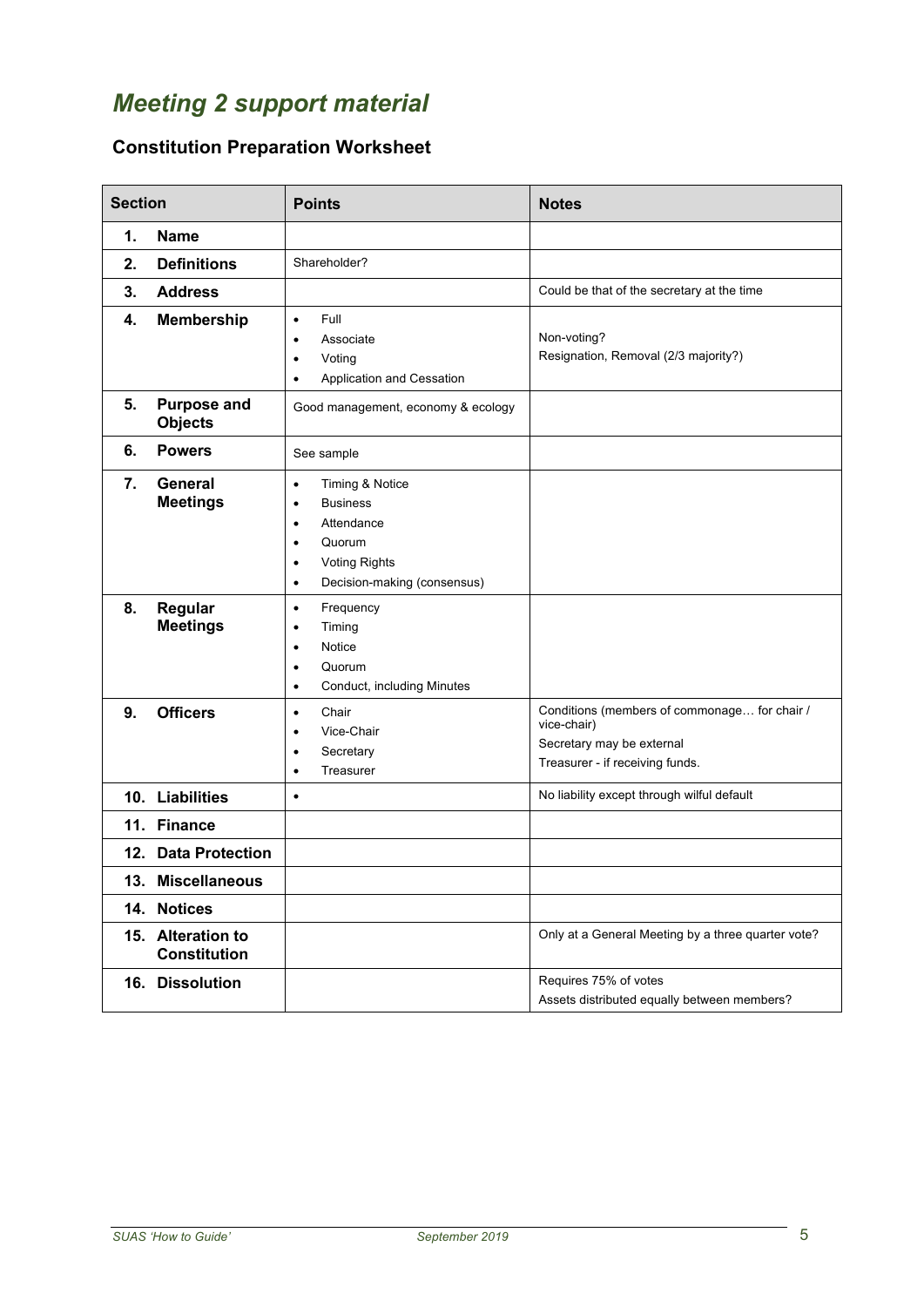## *Agenda Meeting 3*

This meeting is the second of two commonage group (CG) meetings working in detail on group development and the preparation of individual group constitutions.

|       | Name of Commonage Group                                                                | <b>Agenda</b> |              |
|-------|----------------------------------------------------------------------------------------|---------------|--------------|
| Date: |                                                                                        | Location:     |              |
| Time: |                                                                                        |               |              |
|       |                                                                                        |               |              |
|       |                                                                                        |               |              |
|       | Item                                                                                   |               | <b>Notes</b> |
| 1.    | Attendance (List all present):                                                         |               |              |
|       | Apologies:                                                                             |               |              |
|       |                                                                                        |               |              |
| 2.    | <b>Meeting Management</b>                                                              |               |              |
|       | Agree interim chair                                                                    |               |              |
|       | Review & Approve Minutes of last meeting (copy circulated)<br>٠                        |               |              |
|       | Matters arising (items not on agenda below)                                            |               |              |
| 3.    | <b>Constitution</b>                                                                    |               |              |
|       | Review of constitution, a copy of which was circulated, for adoption at inaugural<br>٠ |               | Copy         |
|       | meeting                                                                                |               | circulated   |
| 4.    | <b>Roles of officers</b>                                                               |               |              |
|       | Chair, Secretary and Treasurer<br>$\bullet$                                            |               |              |
|       | How these roles will operate within your Commonage Group<br>$\bullet$                  |               | Document     |
|       | <b>Good Meeting Management</b><br>$\bullet$                                            |               | circulated   |
| 5.    | Documentation,                                                                         |               |              |
|       | Templates for Meeting Agenda and Minutes                                               |               |              |
|       | Records                                                                                |               |              |
|       | Other                                                                                  |               |              |
| 6.    | <b>Any Other Business</b>                                                              |               |              |
|       | Update on ecologist's progress to date                                                 |               |              |
|       |                                                                                        |               |              |
| 7.    | Summary of key points and agreed actions                                               |               |              |
|       |                                                                                        |               |              |
| 8.    | <b>Next meeting:</b>                                                                   |               |              |
|       | Key items:<br>Inaugural meeting                                                        |               |              |
|       | Date & time:                                                                           |               |              |

Location: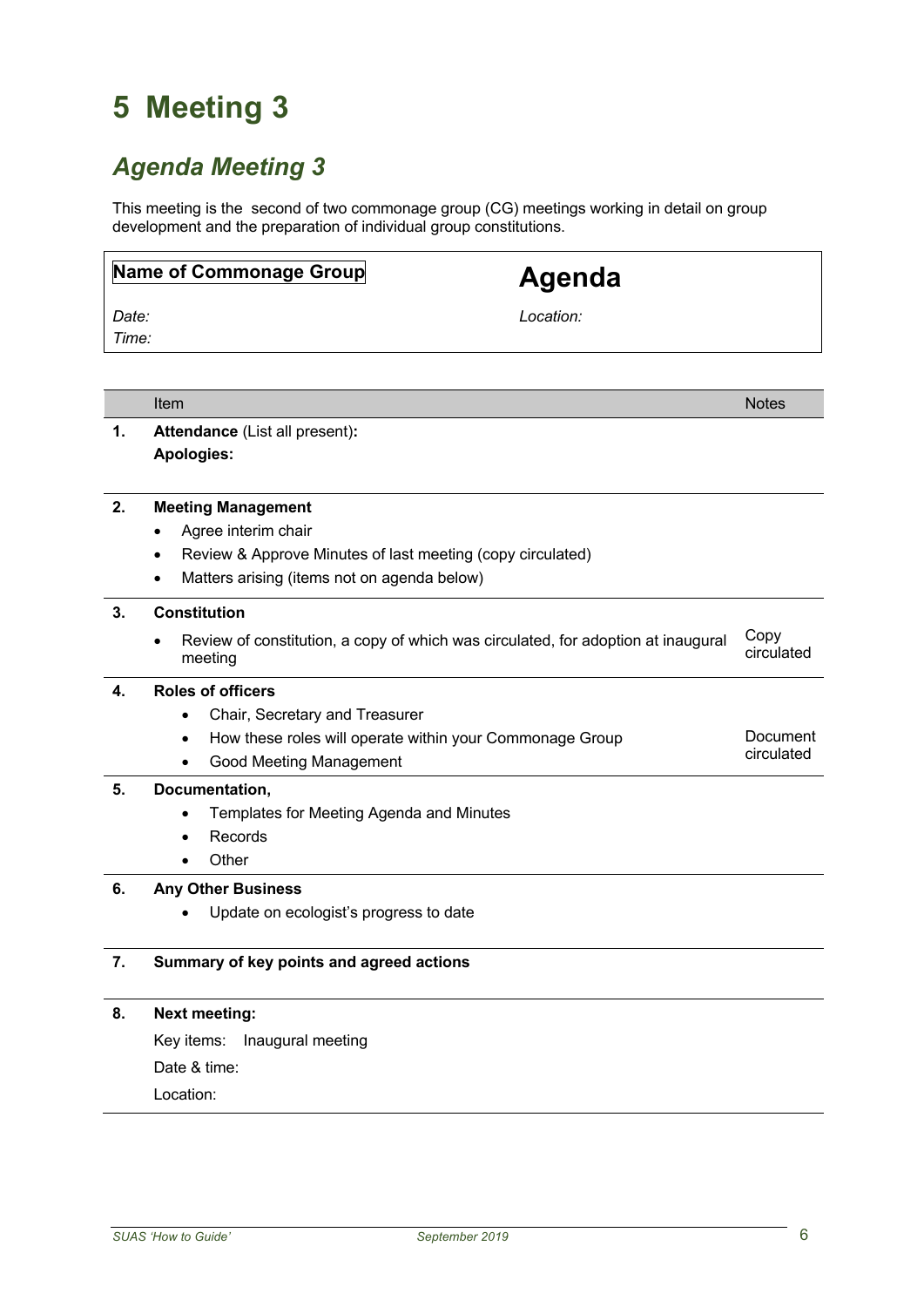## *Meeting 3 support material*

#### **Planning Good Meetings**

- Purpose and priorities: for each meeting
- Preparation: Planning, People and Information (Agenda and Papers))
- Participation: all voices heard, good discussion, differences managed well, consensus
- Paperwork: Agenda and papers in advance, minutes issued promptly, KISS)
- Time keeping
- Follow-Up
- **Others**

#### **Role of Chair**

- Good functioning of meetings (see below)
- **Spokesperson**
- Other to be confirmed

#### **Role of Secretary**

- Recording minutes of meeting
- Helping chair to plan and arrange meetings
- Dealing with correspondence
- •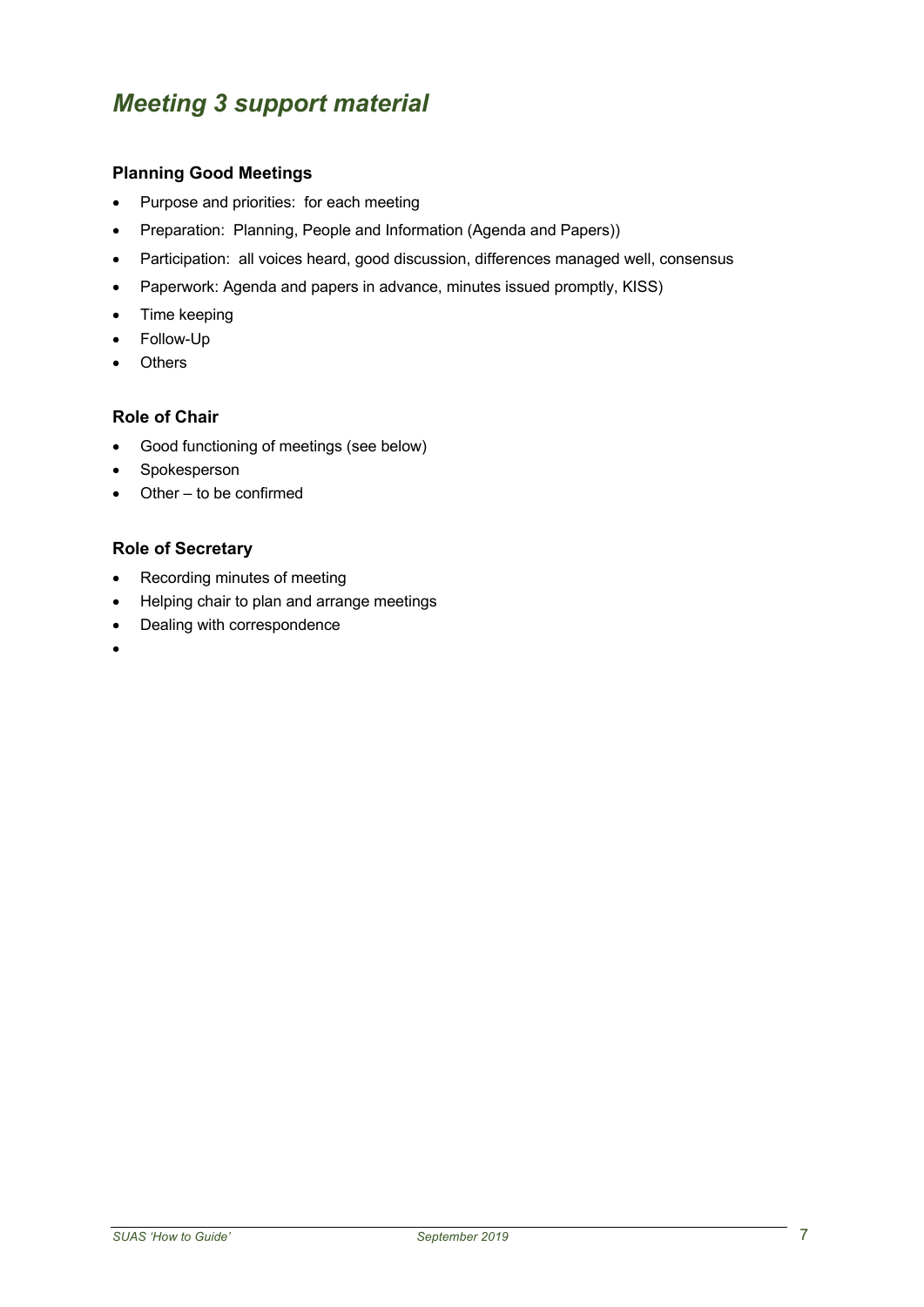# **6 Minutes template**

Below is a template for the minutes of the meetings of the commonage groups. For reasons of confidentiality actual sample minutes are not included.

|    | <b>Minutes of Meeting</b>                |                                                                              | Group Name: |              |          |
|----|------------------------------------------|------------------------------------------------------------------------------|-------------|--------------|----------|
|    | Day:                                     | Date:                                                                        | Start-Time: | Finish-time: |          |
|    | Location:                                |                                                                              |             |              |          |
|    | <b>Items</b>                             |                                                                              |             |              | Who/When |
| 1. | Attendance (List all present):           |                                                                              |             |              |          |
|    |                                          |                                                                              |             |              |          |
|    | <b>Apologies received:</b>               |                                                                              |             |              |          |
|    | Introductions (if needed):               |                                                                              |             |              |          |
| 2. | <b>Meeting Management</b>                |                                                                              |             |              |          |
|    | $\bullet$                                | Review & Approve Minutes of last meeting                                     |             |              |          |
|    | Matters arising<br>$\bullet$             | (items from last meeting not on this agenda, e.g. reports on agreed actions) |             |              |          |
| 3. | Agenda item                              |                                                                              |             |              |          |
|    | Decisions made?, Action to take?         |                                                                              |             |              |          |
|    |                                          |                                                                              |             |              |          |
| 4. | Agenda item                              |                                                                              |             |              |          |
|    | Decisions made?, Action to take?         |                                                                              |             |              |          |
|    |                                          |                                                                              |             |              |          |
| 5. | Agenda item                              |                                                                              |             |              |          |
|    | Decisions made?, Action to take?         |                                                                              |             |              |          |
|    |                                          |                                                                              |             |              |          |
| 6. | Any other business                       |                                                                              |             |              |          |
|    |                                          | To be used for small items of information, not major decisions               |             |              |          |
|    |                                          |                                                                              |             |              |          |
| 7. | <b>Evaluate the meeting</b>              |                                                                              |             |              |          |
|    | What worked well, how to be even better? |                                                                              |             |              |          |
| 8. | <b>Next meeting:</b>                     |                                                                              |             |              |          |
|    | Key items<br>$\bullet$                   |                                                                              |             |              |          |
|    | Date & time                              |                                                                              |             |              |          |
|    | Place                                    |                                                                              |             |              |          |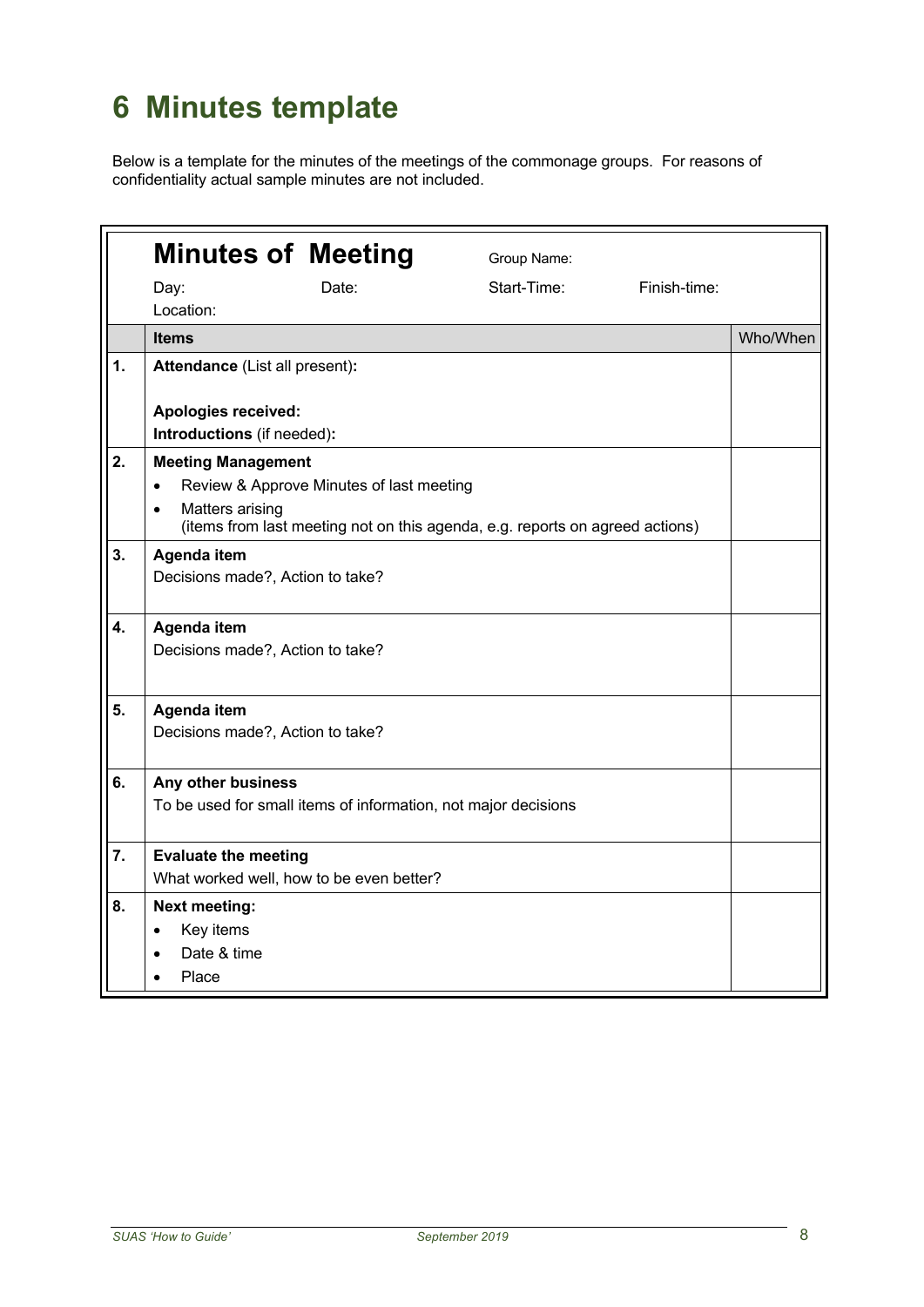## *Introduction*

A second meeting involving a number of CG's may be held later in the process, when CGs have had time to develop some experience in their work.

Draft objectives and an outline agenda are provided below.

## *Purpose and Objectives*

The main purpose of the meeting is for those attending to review and share experience on the functioning of their groups.

The objectives (draft) are that by the end of the workshop participants will have:

- Reviewed progress in implementing their commonage management plans
- Identified how the implementation of the project can be further strengthened, including what to keep and what to change (and how).
- Reviewed and shared experience in working together on this management plan, including
	- o Conduct of meetings
	- o Roles and expectations of officers
	- o Good functioning of their groups
	- o Any other relevant points
- Reviewed and discussed other aspects of the project